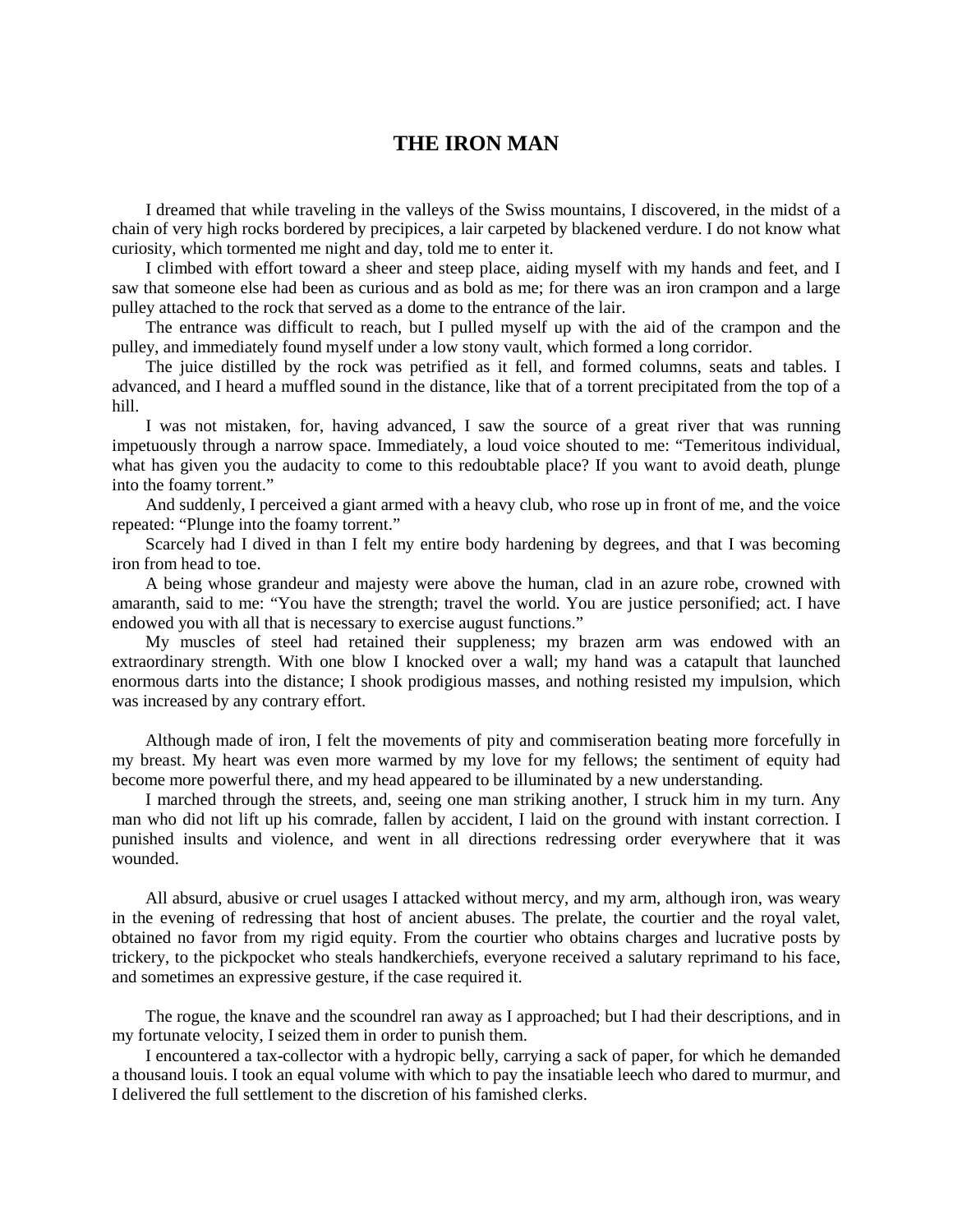The usurer also had his share of my distributive justice. With the tip of my finger I erased the note of the young wastrel who had promised to pay double what he had received, and when I encountered in the street one of those succulent dinners prepared for libertinage, prodigality and hypocrisy, I took pleasure in taking it to attics where indigents without bread were awaiting the help of charity in order to eat.

I saw a man who had betrayed the fatherland; I made him get down from his carriage in front of his numerous domestics and I marked his forehead. I engraved three letters on the cheek of another, who had delayed a fortunate epoch by criminal insouciance. The poltroon received a kick in the rear and the dastard who had counseled lucrative infamies saw his ears hang down over his broad shoulders.

I opened the prisons suddenly; any murderer was put to death in an invisible instant; I fustigated thieves rudely and sent him to the public works; the calumniator was punished in the same way.

My metamorphosis had given me justice in spirit, rectitude in the heart and firmness in the soul. I was the prompt redresser of the most inveterate abuses, and consequently, I had a great deal to do; for my justice was simultaneously remunerative, punitive and civil.

But as it was often the law that committed the sin, I effaced all the old edicts already struck by public scorn, and which even the tribunals dared not reawaken for fear of attracting universal criticism.

No lieutenant of police, I assure you, ever did his duty better; my elastic arm took the place of sixty assistants; I did my own spying, for my legs were as indefatigable as my arms, and I ran from the gilded drawing-room to the obscure tavern. Here I snatched the cards from the frantic hand of the gambler, there the bottle from the drunkard's mouth; no sentence was belated, the punishment following the crime swiftly; one of the flicks of my fingers was worth the hundred blows of the stick applied to a Chinaman on the command of a mandarin.

My ears were endowed by an exquisite sensibility. I could hear three leagues away when anyone appealed to me, and arrived more rapidly than mounted police at the gallop. My flashing eyes caused the guilty to pale; he was half punished by that devastating gaze.

When I crossed the streets, I distinguished the idle man who was walking to consume time, and I imposed a task on him.

Whoever passed by was obliged to look me in the face and tell me what his employment was. If he had none, he was fustigated severely.

I approached a fortress containing prisoners who were neither murderers, nor thieves, nor seditious. I saw a man for forty who, delivered to his reflections, was detained in profound idleness, and more insupportable than all the rest. I asked him what the reason was.

"It was for having moved the tip of my tongue," he told me, "Which did not cause a single hair to fall from all the ample wigs that decided my captivity."

Another had moved three fingers of his hand, one of which was slightly stained with ink, which had not occasioned the fall of a single tile throughout the kingdom, and he was guarded under thirty bolts.

I let them both out of their cells, shrugging my shoulders in pity because the pride of men in high places dared to take liberty away from citizens on such frivolous pretexts.

I perceived the palace of the Law, and attached these verses to it:

*Justice is of kings the most noble sharing, Of their grandeur it is the firmest support; The true image of God enters into their bearing, And other virtues, without which they are naught*.

Having entered a house with columns, I saw little wheels and men in robes and turned-down collars surrounding them. I asked what it was.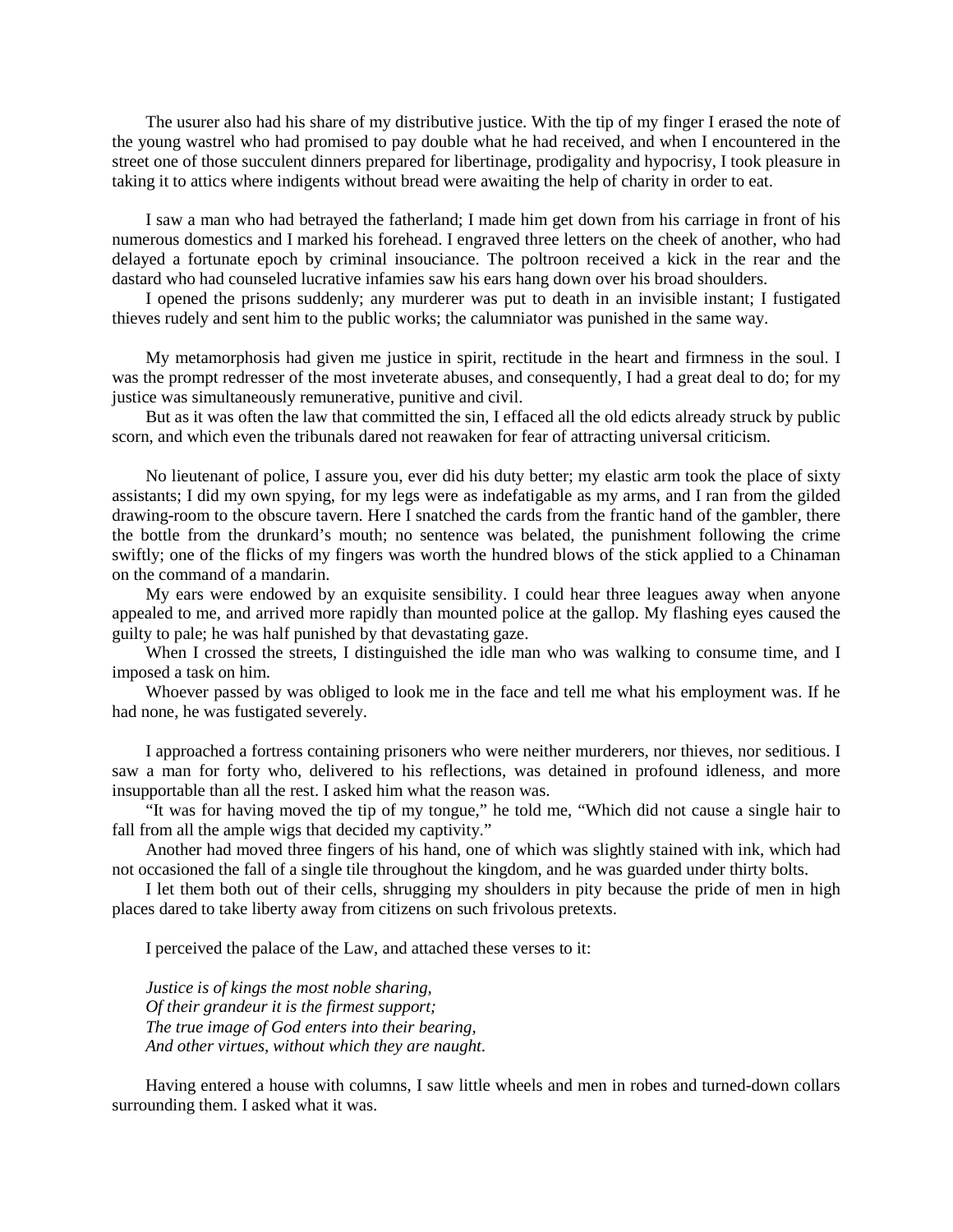"It's a game," I was told, "Which is played before that which is most serious."

Immediately, children with rounded cheeks appeared, who had cakes and a great appetite. They were about to eat them when a voice cried: "Don't eat your cakes, my friends; give them to me; because, for one cake I will give you back fifteen; for two, two hundred and seventy; for three, five thousand five hundred; and for five, a million cakes."

The children opened their eyes wide and repeating "A million cakes!" fought and overcame their appetite. That magnificent promise was so attractive that they glimpsed in that game the prospect of a splendid meal for that day, the next and all the days of their life.

They sacrificed the pleasure of the moment, therefore, and having clubbed together they had a hundred cakes. Their gaze was attentive to the movement of the wheels, and shone with the keenest hope.

The wheels turned under the reflective and composed eyes of the grave magistrates, and all that was returned to the poor children, standing on tiptoe in order to see better was four cakes; so that pitiless egotism, the motor of those perfidious wheels, had devoured arithmetically ninety-six of them.

As the children wept, the magisterial voice, to console them, said: "Play constantly five or six hundred thousand times in succession, and you will surely be lucky; keep playing, my little friends, in order that you will be permitted to play."

Alarmed by the inequality of that barbaric and dangerous game, I broke all the wheels, in order that there could be no more question of that wicked custom, which stole from poor children deceived by hope the cakes that they would have eaten with a sensitive appetite, which would have enabled them to grow for the service of the fatherland. They remained stunted, their legs frail, and the ninety-six cakes passed on to tables where men were sitting who nibbled food with superb and disdainful teeth, who did not feel the need of hunger, and who gave the stolen cakes to their valets and their dogs.

I went to a famous sepulcher where royal cadavers lay; I said, like the Egyptian, "Emerge, impious cadaver, that you might be judged."

He got up, trembling. The people present, who recognized him, thought he had been resuscitated and uttered a long cry of pain.

I said to the cadaver: "Standing, do you hear the maledictions that you have merited. You might be buried in the superb pyramids the Egyptians have built; you might be surrounded by obelisks and monuments charges with trophies, and your memory would be the same. Fall back into death with the opprobrium that ought to accompany your name. Would you not give, presently, all your past grandeur for one single virtue?"

The cadaver uttered a long moan, and fell back into death and eternal opprobrium.

I became, above all, the enemy of all the multiplied bureaucrats that hinder and vex commerce, fatigue the traveler and cause him to curse the beautiful roads of the kingdom.

I expelled those hirelings scribbling on ruinous paper, with a rare sensuality, a mocking contentment and an inexpressible satisfaction. I broke their pens, more maleficent than daggers; I dried up their detestable inkwells, and there was no more question of those idle and voracious scribes, *omnes sedentes in telonio*. [1](#page-2-0)

To signal the triumph I gave a meal to forty peasants on the same green baize where those insidious systems, so fecund in rapine, had been meditated.

The unfortunate who, for a handful of salt or a pound of tobacco, had been treated as one of the great enemies of society, had salt and tobacco, and the monarch was richer for it.

The tribunals that had rendered these strange sentences no longer existed. I did so well that there was more money in the royal coffers, and no one went to the galleys for having sneezed, or salted his cookingpot.

<span id="page-2-0"></span> $<sup>1</sup>$  "Everyone sitting in toll-booths."</sup>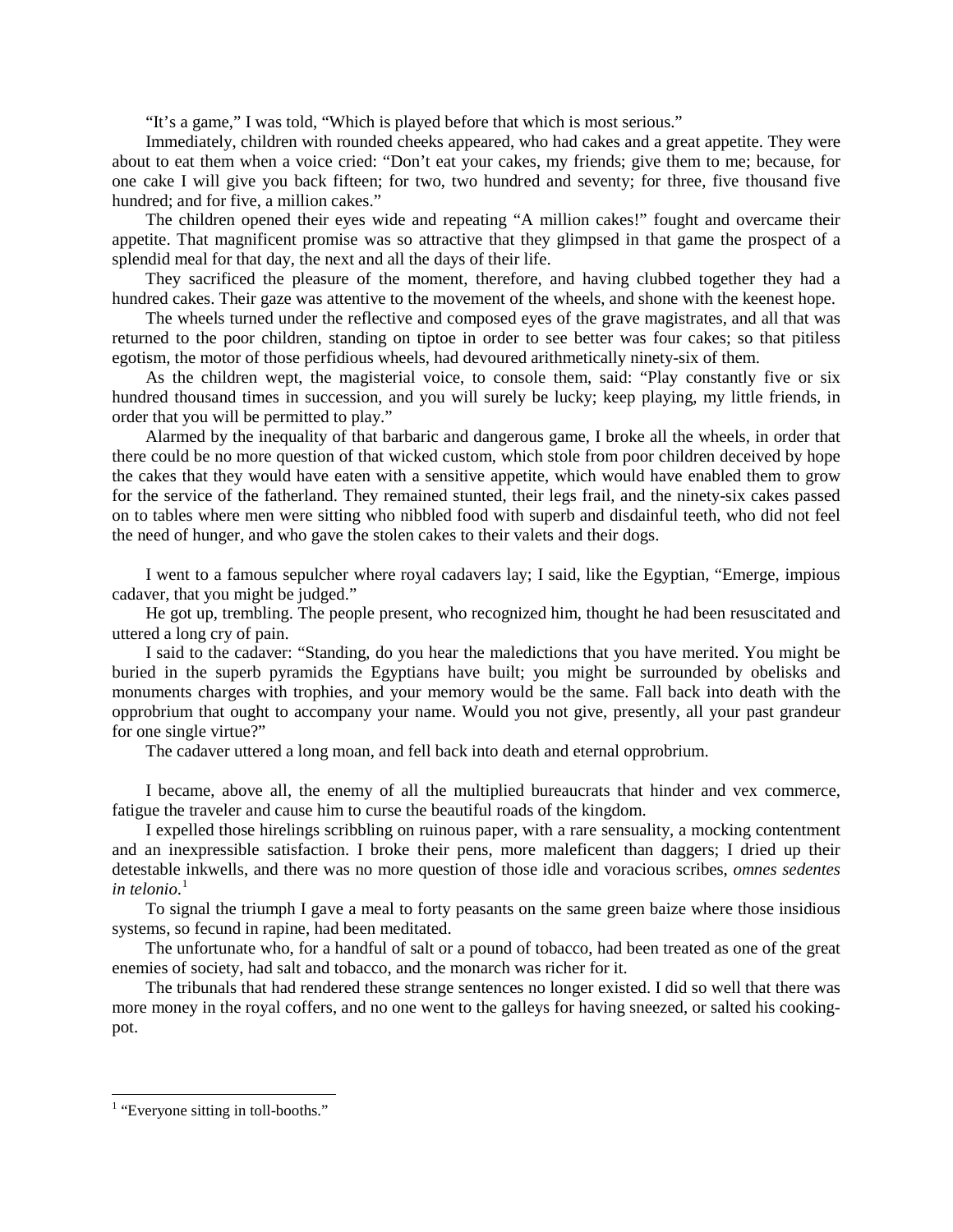I took against other self-important clerks whose slender knowledge was flaunted in a host of equivocal operations.

They all had despotism in the head and in the heart. Absolute in their futile ideas, they took a malign pleasure in weighing upon all merit the hammer of the power that was sometimes at their disposal momentarily. They would have liked people to believe them the depositories of all political enlightenment, and took a puerile pride in having operated very petty things with enormous means.

Jealous of everything that did not emanate from their Minerva, they were determined that everyone should believe their works the ultimate effort of a profound and mysterious science, and their ignorance of true principles was veiled by a mass of words with which they complimented themselves, in order to complete their ridiculousness and ineptitude.

How I detested those frivolities, the insolent luxury of a few individuals whose superfluity was subsidized by the necessity of so many unfortunates, that troop of artistes useless to the whole world. I put to flight those petty architects, those painters, those decorators, etc., who had made fashionable those varnished cages, those filthy boudoirs, those rotundas, and, in sum, all those trinkets of futile ornamentation veritably made to scandalize the gaze of any sane person.

At the sight of all the foundations of various kinds, laid in various places, which are waiting for, and will wait a long time for, the final touches of the architect, I realized that patience was the rarest virtue, especially among the French. The science of great men has always been estimating the execution of works in accordance with their grandeur, and their grandeur in accordance with time.

I reminded the men in place of these principles, for projects no longer have either depth or maturity when one wants to hurry everything and does not give anything time.

And I engraved on a slab of marble: "Whoever you are, do not start anything unless you are certain of being able to finish it; be jealous of finishing rather than undertaking."

The slightest reform occasioned the strongest clamors in the part of interested parties; one, subjugated by his idleness, did not want to examine the question. It would have been necessary to ascertain the facts, which he did not want to do. Another had heard his grandfather say that all novelties were dangerous. A third examined everything with the telescope of personal interest. Then ignorance, malevolence, envy and avarice heaped upon any proposal the titles of ideal and chimerical projects, and the terms innovator and visionary were not spared.

But my brazen arms remedied everything. I expelled from his place the apathetic and indolent man who saw nothing but the revenues of his position, who was only afraid of losing them; his inaction, further prolonged, would have augmented the corruptive ferment, and everything would have been vitiated, when his belated retirement had exposed the exposed the wounds inflicted by his negligent timidity.

A man having said that the creditors of the State had no other debtor than the King, and no other guarantee than his will, I gave him a slap, and cried out: "A contract made to the profit of the state and founded on public faith must be national and bound to the state that it has alimented as the entrails to a human body. Anyone who contradicts me on that will feel the strength of my arms."

I distributed in large quantities the following quatrains; I put them in the hands of everyone; I gave them to passers-by in the same profusion that certain charlatans spread their deceitful and self-interested advertisements.

*Men, to aid one another, received the supreme law. Who wants to live for himself must live for others. The ingrate can forget what he owes to his brothers, But generosity is generosity's own reward.*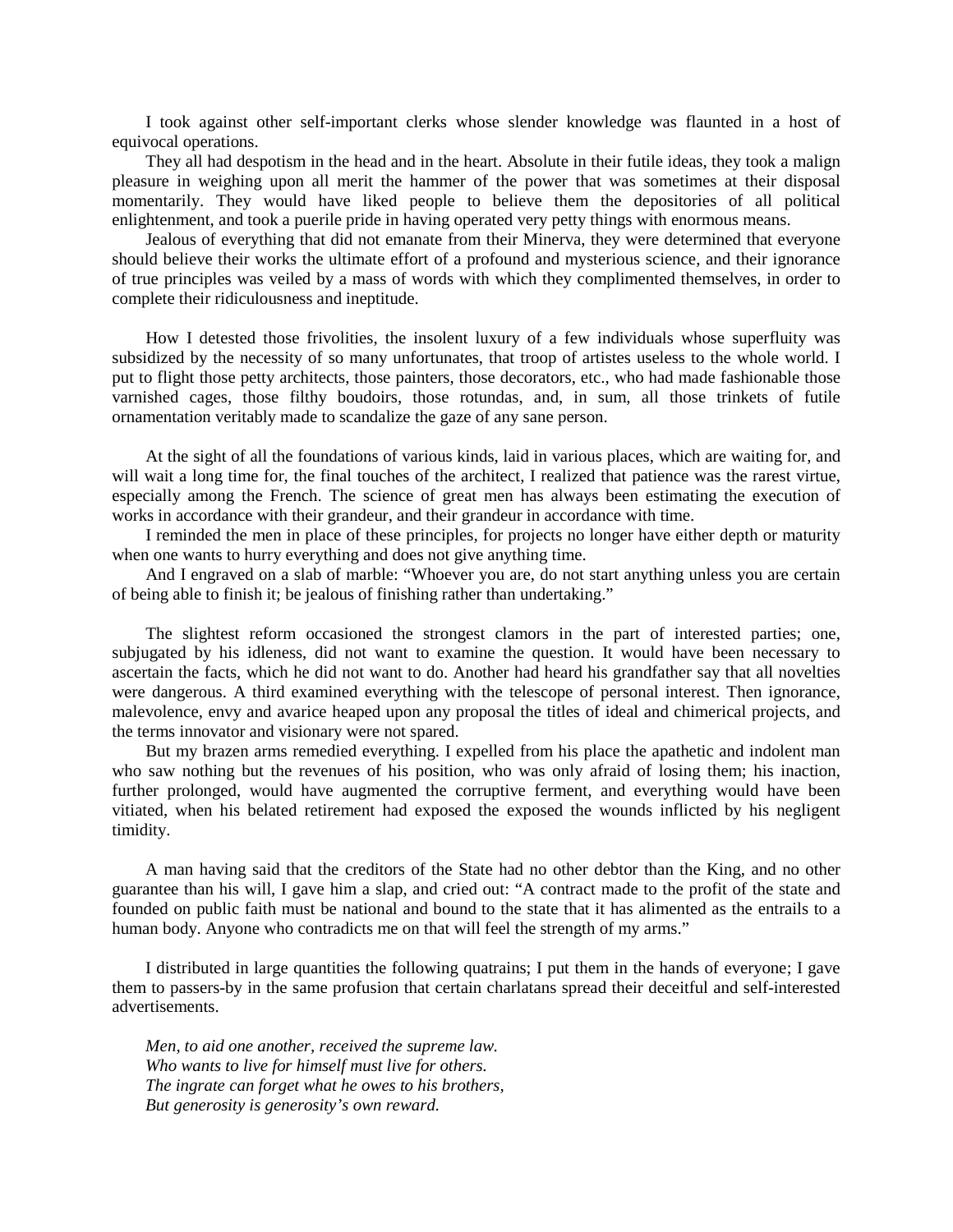*Against the conscience there is no refuge; It speaks in our hearts, nothing stifles its voice, And of our actions it is simultaneously The law, the accuser, the witness and the judge.*

*We obtain everything from God, including virtue. What do we not owe to that supreme Being*, [2](#page-4-0) *Who, for love of good and verity, Deigns to associate humans with his divinity?*

*No, humans do not die; that is a gross error, It is a frightful blasphemy to believe them mortal; Once one day, freed from their vile dust, The unexpected guest will possess the heavens.*

*Do you think you are alone, a solitary being? No, God follows, hears and sees you everywhere. Dread that in your heart some shameful mystery Might insult his presence and wound his eyes.*

*It is not to us alone that our life belongs; Of the brief moments that Heaven afford us, To holy amity we owe a part, And the rest to the fatherland.*

*Of our wealth and woes the uncertain measure Is in opinion more than in nature. Which is the most beautiful color? That of modesty, Which engraves the innocence of the heart on the face.*

<span id="page-4-0"></span> $2$  Author's note: "I sense that there is a God, and I do not sense that there is not. I conclude that God exists, because that conclusion is in my nature. I hold in my heart and mind to the doctrine of Socrates, who said that: 'God is unique and simple in nature, born of himself, only veritably good and unmixed with any matter or conjoined with anything temporary.'

<sup>&</sup>quot;The infinite Being who preceded time, who exists by virtue of himself, cannot emerge from his sublime grandeur to allow himself to be grasped by our thought. Our thought cannot know that which is above itself, and we can only glimpse God under the features of the intelligence and wisdom imprinted on the globes and on the atom.

<sup>&</sup>quot;Cold materialist, who calumniates human beings, do you see them taking pleasure in their state of abjection and misery, embracing a voluntary ignorance? See, on the contrary, the immensity of desires that is fermenting in the human bosom; see the features of grandeur on the face surrounded by misfortune; see the elevation of human thought alongside the weakness of the human arm.

<sup>&</sup>quot;And what attests their sublime origin is that they adore and prostrate themselves before virtue, while their determination for good is depraved by the lure of a feeble sensation.

<sup>&</sup>quot;Can the man who contemplates in the silence of the night all the circling worlds—the host of heavenly bodies sown in the expanse, the foundation, the grandeur, the immensity of that marvelous edifice, all those brilliant stars prevent himself from rising higher to the hand that fabricated and sustains that magnificent dome?

<sup>&</sup>quot;Does not the soul sense the divinity distributed in the animate world? A leaf of a tree is the abode of a republic of tiny beings that savor the pleasures of life and reproduction. And that profusion of existence accorded to that infinite multitude of insects is only an effusion of the inalterable bounty that forms pleasure and pours it into the heart of an earthworm as into the human heart.

<sup>&</sup>quot;See the article on God in my work entitled *Mon bonnet de nuit*, vol. 4, Lausanne edition."